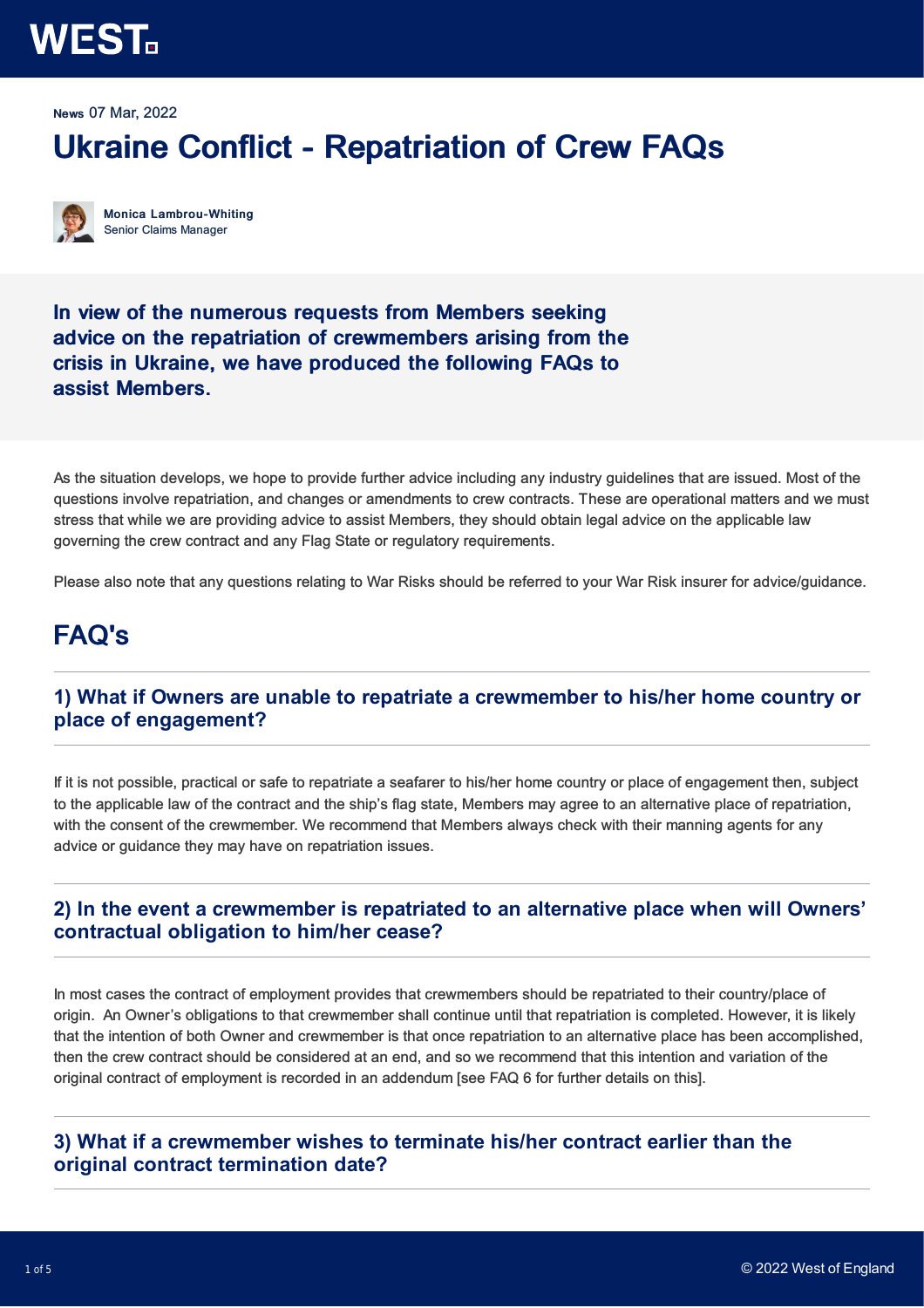# **WEST.**

In view of the present crisis in Ukraine many Ukrainian seafarers are requesting to be released from their employment contract before the original termination date. Members may agree to any request to end the crew contract early and permit the crewmember to be repatriated [see FAQ 6 for further details on this].

### **4) What if the crew contract provides that a crewmember is to be repatriated to his/her country of origin, but this is not practical or safe due to the crisis?**

Travel within Ukraine is now not possible, practical or safe. It is therefore extremely unlikely that Members will be able to make arrangements for crewmembers to return safely to their hometowns or villages in the Ukraine. In these circumstances it will be necessary for Owners and crewmembers to agree an alternative place of repatriation, and consequently in most cases this will be a variation to the contract of employment [see FAQ 2 above].

### **5) What if the crewmember wants to be repatriated to a place close to the border of his/her home country?**

Many crewmembers may request to be repatriated to a neighbouring state, close to their country of origin. In this instance, subject to compliance with any legal/immigration or other security requirements, Members may be able to arrange to repatriate crewmembers to a neighbouring state, close to the border of the crewmember's home country, to facilitate the crewmember's onward journey.

As repatriation to this alternative place is likely to be considered as a variation to the contract of employment, this should be recorded in an addendum to the contract of employment, to ensure that once repatriation to this alternative has been completed, the contract of employment is at an end and the Member's contractual obligations cease [see FAQ 6].

### **6) In the event a crewmember is repatriated to an alternative place how should this be recorded?**

Should Owners ask the crewmember to sign a waiver to confirm that Owners have discharged their contractual obligations?

As advised in FAQ 5. above, repatriation to an alternative place may constitute a variation of the contract of employment and it maybe the intention of both parties that the contract of employment terminates upon repatriation to the alternative place. At present there are no industry guidelines for such waivers, but should such guidelines be issued in the future we will advise Members. In the meantime, and in order to assist Members at the current time, the International Group of P&I Clubs have proposed the wording below which may be used either in circumstances where normal repatriation cannot take place or where a crewmember wishes to terminate their contract early due to the crisis. We highlight that this is not a formally adopted IG wording but rather a suggested draft to assist all Clubs' Members at this difficult time.

However, we must stress that any waiver is likely to constitute a change to the crew contract and the legitimacy or enforceability of such a variation will depend on the law of the flag state and law applicable to the crew contract. In these circumstances we caution Members and recommend that they seek independent legal advice before proceeding with any addendum and/or waiver. It is also recommended they check the position with their war risk insurers.

QUOTE:

Addendum to the contract of employment dated: XXXXX (hereinafter referred to as "SEA").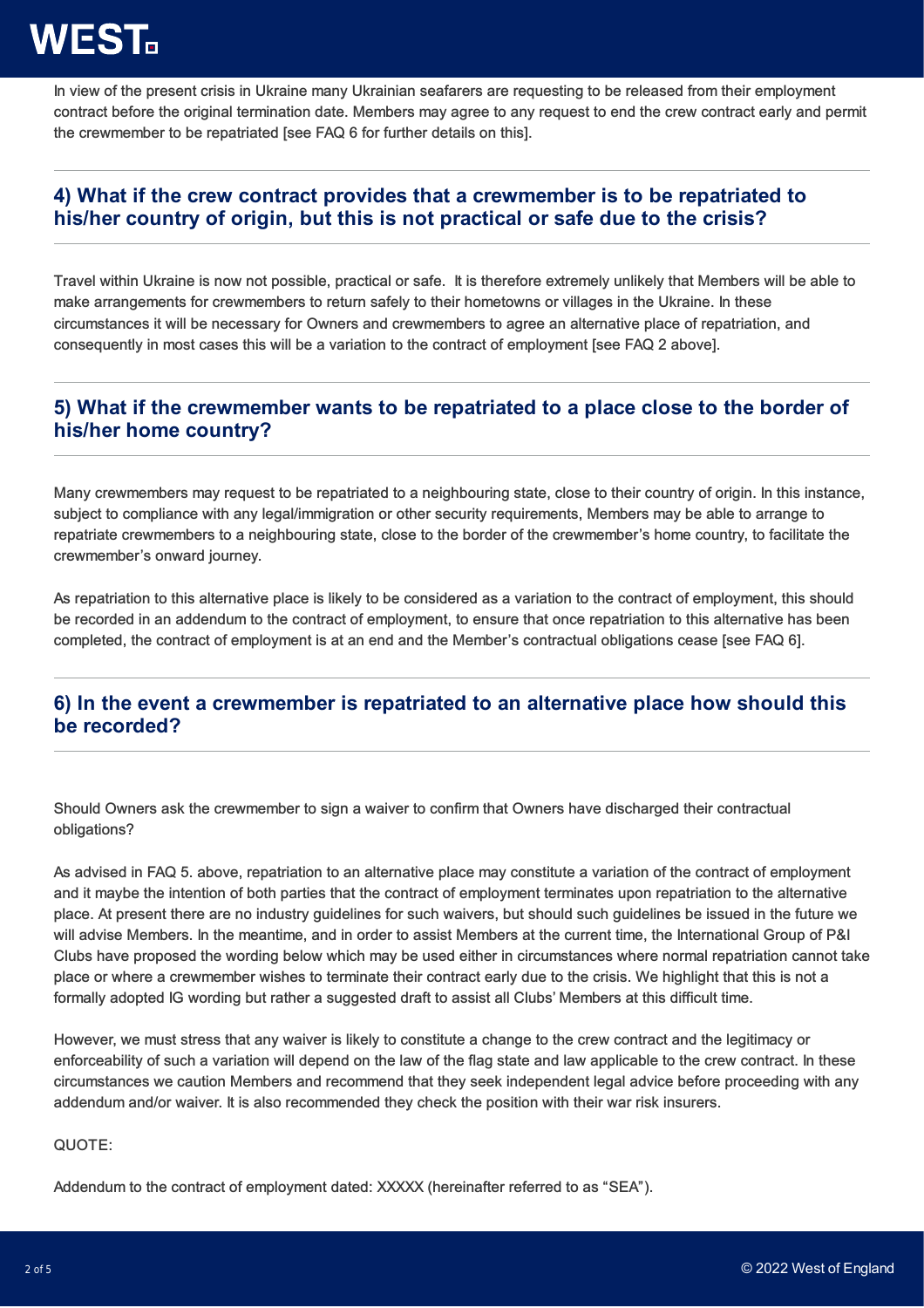## **WEST.**

This addendum is agreed between (name and rank of the seafarer), hereinafter referred to as "seafarer", and (name of the employer which could be shipowner direct or its agents to be clarified appropriately as referred in original employment contract), hereinafter referred to as "employer".

According to the terms of SEA, the seafarer's term of employment on board (insert name of the vessel) completes on………. or is due to be completed on …….. (insert date of completion of contract together with usual +/- tolerance period). The agreed place of repatriation in SEA is …..(insert name of place of repatriation in SEA).

The seafarer wishes to terminate the SEA before the termination date and after due consideration of the present exceptional circumstances the employer agrees to this request. Repatriation to the original place of engagement is no longer practical or is unsafe. The alternative place of repatriation is now agreed to be……… (insert new location for repatriation).

The seafarer undertakes that s/he shall comply with all applicable laws including but not limited to any entry or visa requirements imposed on her/him at the alternative place of repatriation. In the event that repatriation to the alternative place becomes impractical or unsafe after the nomination by the seafarer but prior to commencement of the repatriation journey, the seafarer and the employer agree to consider alternative viable places of repatriation.

The seafarer and the employer agree that early repatriation to such agreed alternative place of repatriation shall be deemed as due performance of the employer's obligation to repatriate the seafarer and the employer will be released from any and all further obligations towards the seafarer under the contract of employment including any obligations imposed under the applicable CBA and/or the Maritime Labour Convention and/or applicable laws other than those which have accrued to the date of repatriation and not yet been discharged.

#### UNQUOTE

For normal repatriation after the end of the contract you can amend above version as follows:-

#### QUOTE

Addendum to the contract of employment dated: XXXXX (hereinafter referred to as "SEA").

This addendum is agreed between (name and rank of the seafarer), hereinafter referred to as "seafarer", and (name of the employer which could be shipowner direct or its agents to be clarified appropriately as referred in original employment contract), hereinafter referred to as "employer".

According to the terms of SEA, the seafarer's term of employment on board (insert name of the vessel) completes on………. or is due to be completed on …….. (insert date of completion of contract together with usual +/- tolerance period). The agreed place of repatriation in SEA is …..(insert name of place of repatriation in SEA).

Due to the present exceptional circumstances repatriation to the original place of engagement is no longer practical or is unsafe. The alternative place of repatriation is now agreed to be……… (insert new location for repatriation).

The seafarer undertakes that s/he shall comply with all applicable laws including but not limited to any entry or visa requirements imposed on her/him at the alternative place of repatriation. In the event that repatriation to the alternative place becomes impractical or unsafe after the nomination by the seafarer but prior to commencement of the repatriation journey, the seafarer and the employer agree to consider alternative viable places of repatriation.

The seafarer and the employer agree that repatriation to such agreed alternative place of repatriation shall be deemed as due performance of the employer's obligation to repatriate the seafarer and the employer will be released from any and all further obligations towards the seafarer under the contract of employment including any obligations imposed under the applicable CBA and/or the Maritime Labour Convention and/or applicable laws other than those which have accrued to the date of repatriation and not yet been discharged.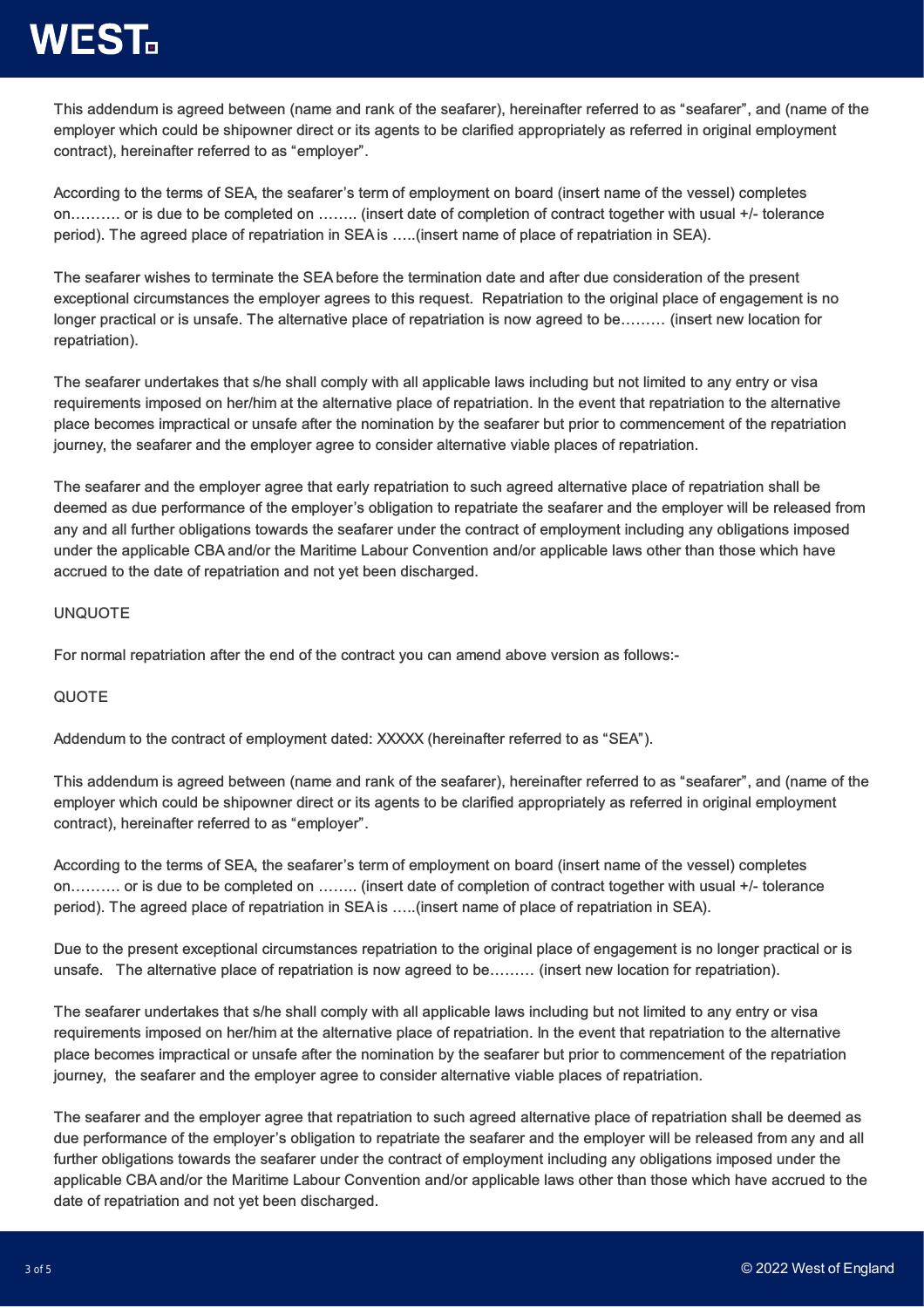UNQUOTE

### **7) Should Owners include a 'hold harmless' in the waiver?**

Whilst Owners may include a hold harmless clause in the waiver there is no guarantee that this will be legally binding or enforceable and it may deter a crewmember from signing the waiver. It is therefore, strongly recommended that Members take legal advice on this point.

### **8) Will Owners still be responsible for any crew illness/injury during repatriation to the alternative place? Will P&I crew cover remain in place?**

The crew contract and MLC provides that Owners are responsible for their crew during and up to the completion of the repatriation journey. Members will have P&I cover as normal, until termination of the crew contract, for any crew illness or injury during the repatriation period. We must caution however that illness or injury will not be covered if it has arisen directly or indirectly due to a war risk. Members are therefore strongly advised to check with their war risks insurers with regard to cover for any repatriation journey and particularly the scenario referred to in FAQ 5 above.

#### **9) Will P&I cover respond in case of any crew injury or illness due to an Act of War?**

As stated above standard P&I cover does not respond to crew illness or injury due or arising from war risks.

### **10) In the event it is not possible, practical or safe for crewmember to be repatriated upon completion of his/her contract of employment are Owners entitled to extend the contract of employment?**

MLC requirements are that the maximum period a crewmember may work on board before repatriation should be less than 12 months and the maritime industry provides that this maximum period should be 11 months. Members are therefore advised to check with their flag state to ensure that any crew contract extensions do not breach applicable guidelines/regulations.

#### **11) In the event that a crewmember's contract of employment is extended does this affect P&I crew cover?**

P&I will cover normal crew risks under any extended contract provided that such an extension was authorized by the appropriate authority.

**12) What if Owners are unable to repatriate Russian crewmembers due to sanctions on Russia that may affect travel arrangements?**